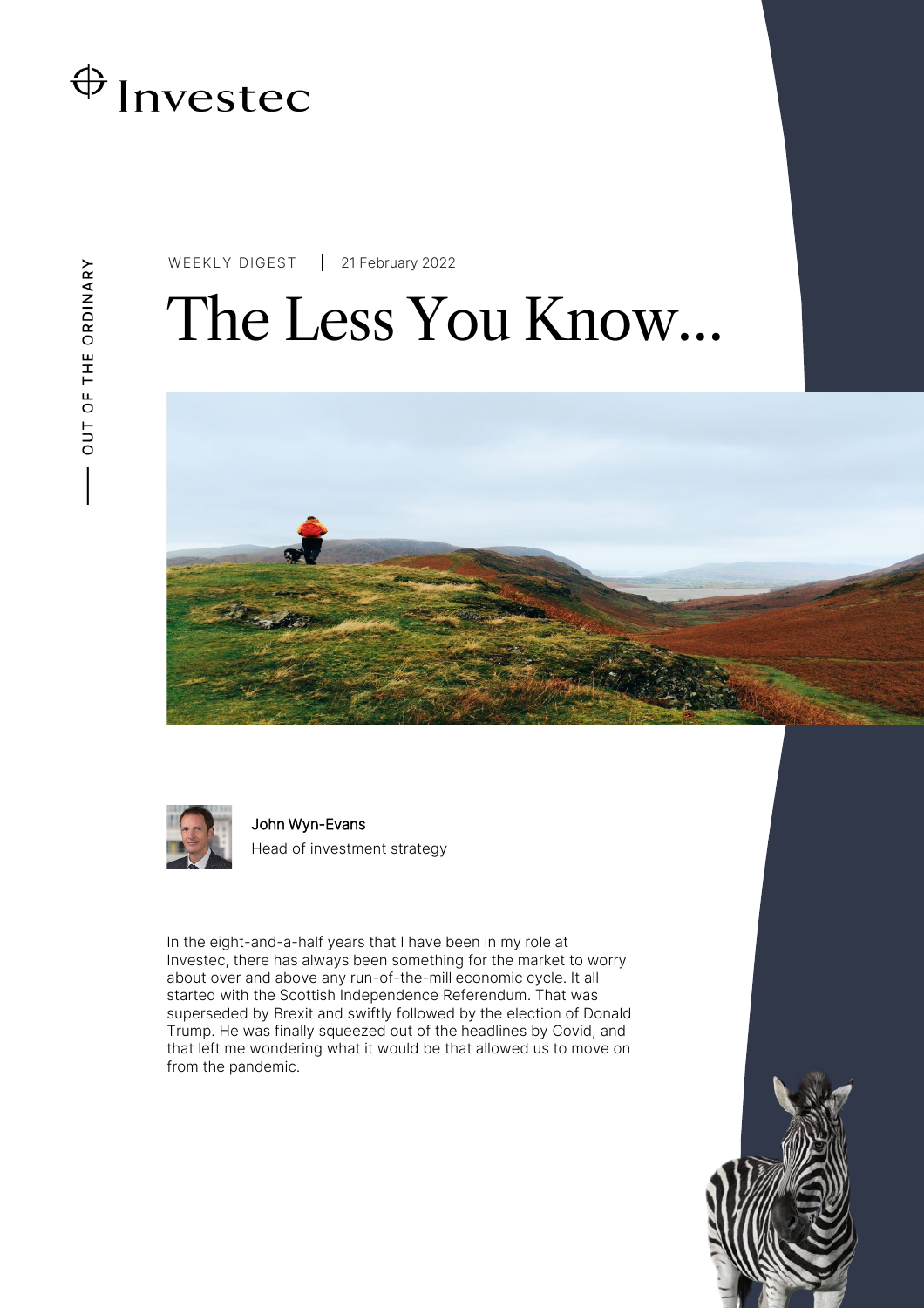I must admit that the impending outbreak of World War Three was not high on my list of threats, but to read the news and to listen to statements from political leaders one might think that this is the situation. And yet, markets remain relatively relaxed. Yes, we have seen a sell-off in risk assets this year, but, as I wrote last week, that has mainly been attributed to the threat of an acceleration of monetary tightening, itself driven by inflation that keeps surprising to the upside.

The historian Professor Niall Ferguson delivered a thoughtful Bloomberg opinion piece at the weekend, in which he noted that there have been many wars that nearly happened but didn't. The uncertainty is very unsettling for investors, although catnip to short-term traders. We are definitely in the former category. It's almost impossible to calculate the probability of war, but the emerging markets team at Goldman Sachs have had a go, basing their opinion on the current level of the Russian ruble relative to their estimate of its fair value. Their conclusion? A 65% probability of de-escalation; 20% of the current stand-off being maintained for the foreseeable future; and 15% of military escalation. Is that consoling or not? In reality it's a binary outcome.

Professor Ferguson is something of an expert on the history of money. too, and joins the dots between finance, government and conflict better than most. He relates how in the 18th and 19th centuries, the go-to trades amid the threat of war were to buy gold and to sell the bonds of the combatant countries. The former trade is alive and well, as we saw last week when the price of bullion rose to its highest in a year. (Interestingly, at its previous peak last May it was being bought much more as an inflation hedge).

The latter trade looks different today, though. Sovereign bond prices are more likely to rise than fall as investors seek safe havens. I can see the reason why they would have fallen in the past. Waging war is expensive and would also have been a lot more costly relative to the size of economy and the tax base. And Quantitative Easing had not been invented, either. Of course, demand would be directed to safer, core bond markets, especially that of the United States. Russia is likely to be on the end of punitive, economically damaging sanctions if it does attack, and the yield on its 10-year bond has risen to more than 10%.

We have also seen some rise in the spread of 'peripheral' European countries' debt yields versus the core, as investors fear economic dislocation from a disruption to energy supplies. A reduction in gas supplies, for example, could knock several percent off Italy's industrial production if gas and electricity have to be rationed.

Another point that Professor Ferguson makes is that after long periods of relative peace (as between 1815 and 1914 in Europe) nobody can remember what a proper war is like. He cites the complete lack of preparation in financial circles for the outbreak of World War One, which led to what he describes as the biggest financial crisis in history, which unfolded even before the first shots were fired in anger. I must admit that I was not aware that the New York Stock Exchange was closed between 31 July and 12 December 1914, and that the Dow Jones Industrial Average plunged by a quarter on reopening.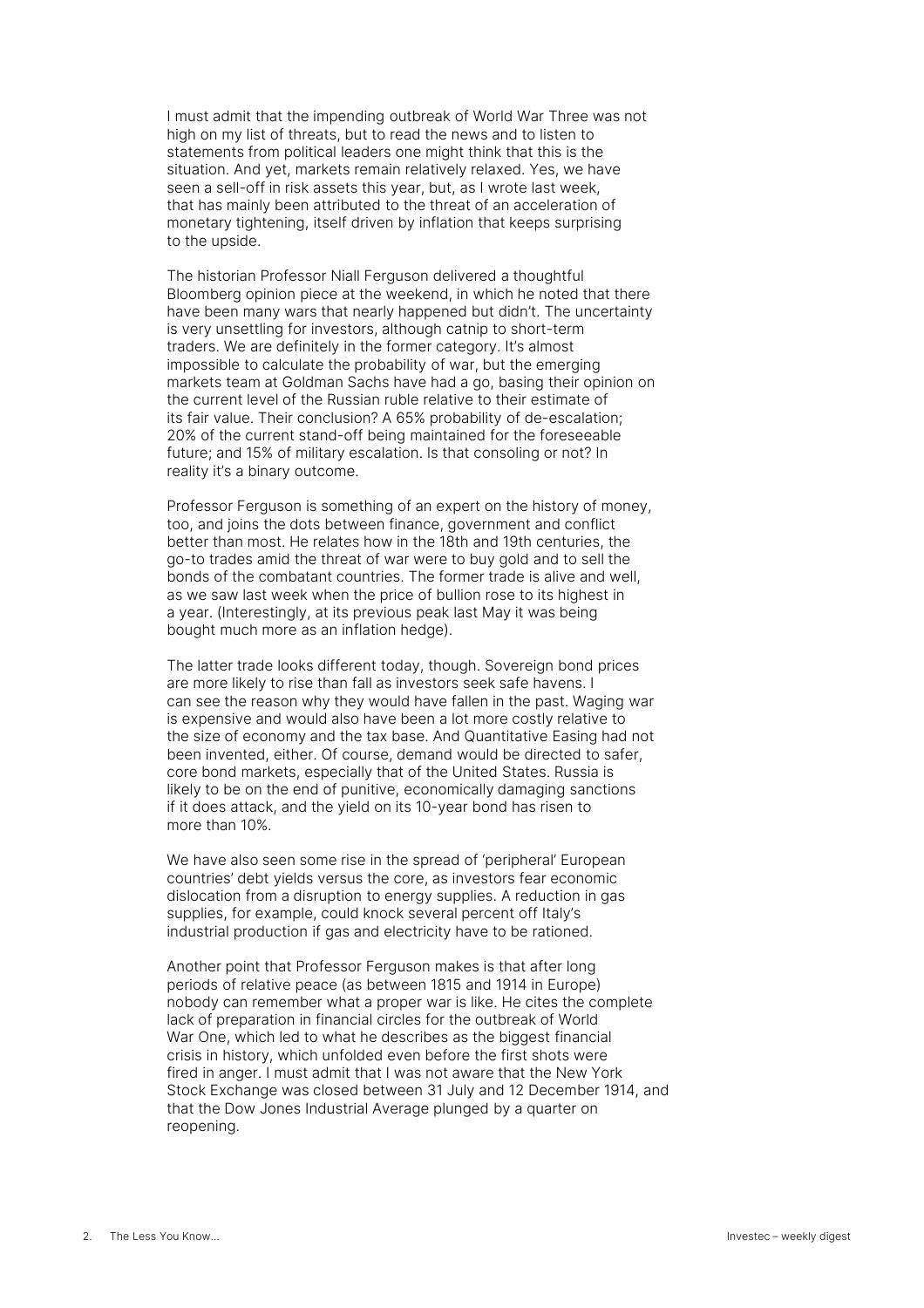Where does he think we are now? Worryingly, he believes the mindset is more akin to 1914, although I would counter that both governments and central banks are much more attuned to the risks of financial dislocation now, as was proven by the eventual response to Covid. Even so, that does not preclude some sort of short-lived liquidity shock, although these are notoriously difficult to trade.

Another piece of work circulating at the moment looks back at market outcomes following twelve geopolitical crises from the attack on Pearl Harbor to the Iraq War. On average, the S&P 500 Index was up 8.6% a year later, which sounds comforting, and higher on nine of those occasions. But the danger with positive averages is that they hide the effects of the big negative moves, and there were some really nasty ones, with the worst being after the Arab oil embargo in 1973 (-36.2%).

They key thing about all of the negative experiences in this work is that they were accompanied by a recession. The other two followed the Suez Crisis (1956) and 9/11. Maybe the question we really need to ask now is whether a recession is coming, because that would exacerbate any fallout from events in Ukraine. The probabilities of recession are low, but not negligible. The main fear is that central banks will have to lean more heavily on inflation and therefore induce a recession "on purpose". Again, there is plenty of current comment saying that the only way to beat inflation is to create a recession, because demand needs to be brought back in line with supply. Even then, though, there are still huge uncertainties about the extent to which supply will normalise following the disruptions to logistics chains and labour markets that we have experienced. Taking a large directional "bet" still feels too aggressive, but portfolio hedges are sensible.

Rounding out Professor Ferguson's views, he worries about the inflationary impact of Russia cutting off commodity supplies to Europe (although a pragmatist would say Putin needs the currency), and he also wonders, as others have done, whether an unopposed incursion into Ukraine might encourage China's ambition to bring Taiwan back into the fold. No shortage of next things to worry about, then.

Channel 4 aired a specially commissioned documentary about Vladimir Putin in April 2020, which I recorded. It's called "Putin: A Russian Spy Story". One contributor comments that "The less you know, the better you sleep", which refers to the threat one's life is under if one knows the inner workings of the Russian government and security forces and is considered a traitor. The same could be said of investors. There's so much (scary) news available today that we can't help being exposed to it and worrying what effect it might have on portfolios. Long-term returns data suggest that panicking out is rarely the correct course of action.